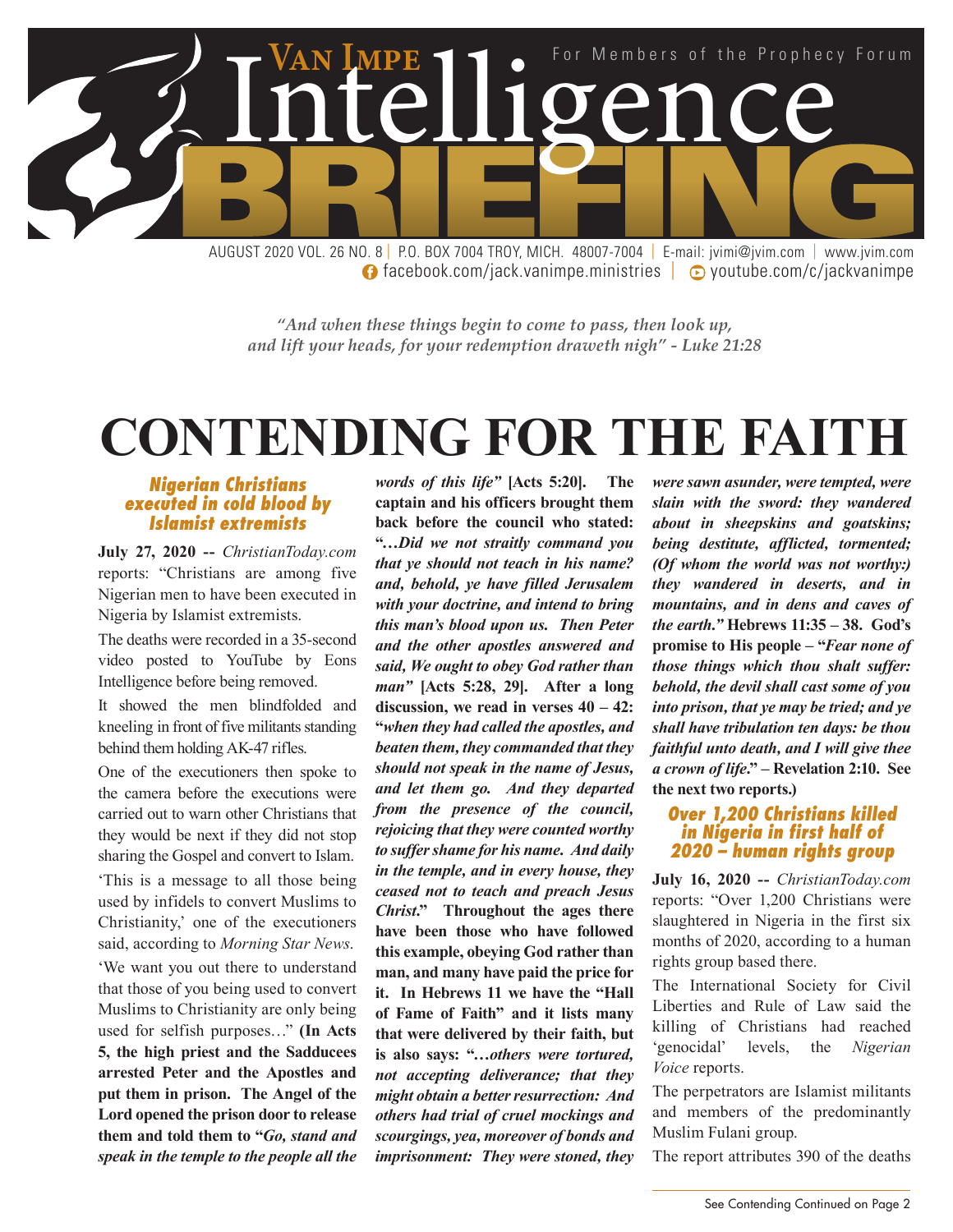to radical Islamist groups like Boko Haram and the Islamic State West Africa Province, both of which are linked to ISIS.

Some 812 deaths were attributed to Fulani herdsmen who have targeted Christian farming communities…"

### *Nigeria: Over Fifty Boko Haram Attacks on Christians in Six Months Go Unreported*

**July 7, 2020 --** *Breitbart.com* reports: "Boko Haram Islamic terrorists carried out over 'fifty different attacks on different communities between the end of 2019 to June 2020,' the Church of the Brethren in Nigeria (EYN) has revealed, most of which were 'unreported or underreported' by the media.

As *Breitbart News* reported, EYN — the largest indigenous Christian denomination in the Northeast of Nigeria — has reported the slaughter of more than 8,370 of its members, including 8 pastors, by militants of the Boko Haram Islamic terror group.

The Reverend Joel Billi, president of the EYN, said last week that the church has been the hardest hit by jihadists of any Christian denomination in the country and along with the deaths more than half of EYN's 586 church buildings were either burned or damaged by Boko Haram.

The extent of the attacks, amounting to what many consider an authentic Christian genocide in the country, is exacerbated by the seemingly willful silence of the global media…"

#### *Christians told to renounce Jesus or be refused coronavirus aid – 'Let your God take care of your family'*

**July 24, 2020 --** *ChristianToday.com* reports: "Christians are being told to renounce their faith in Jesus or have their coronavirus aid support for their families taken away.

Various reports are highlighting the persecution against Christians in countries across south-east Asia and Sudan. Open Doors International's Jan Vermeer has reported that the organisation has been 'inundated with reports of Christians telling us their communities would only give them food if they re-converted back to their original faith.'

That has led to some families opting to 'return to their dominant religion in their country', however Vermeer has said others have even 'contemplated suicide' amid the intensifying persecution they are facing.

The reports from Vermeer have been backed up by Pastor Sam of Open Doors Southeast Asia, who described that in rural Bangladesh 'governments are giving assistance to a lot of people, but many Christians, especially those who come from a Muslim background or a Buddhist background, are not receiving the support when it goes to the villages.'…" **(In Daniel 3 King Nebuchadnezzar made the image of gold and commanded all people to worship it. Shadrach, Meshach, and Abednego would not bow. We read in Daniel 3:13-18: "***Then Nebuchadnezzar in his rage and fury commanded to bring Shadrach, Meshach, and Abednego. Then they brought these men before the king. Nebuchadnezzar spake and said unto them, Is it true, O Shadrach, Meshach, and Abednego, do not ye serve my gods, nor worship the golden image which I have set up? Now if ye be ready that at what time ye hear the sound of the cornet, flute, harp, sackbut, psaltery, and dulcimer, and all kinds of musick, ye fall down and worship the image which I have made; well: but if ye worship not, ye shall be cast the same hour into the midst of a burning fiery furnace; and who is that God that shall deliver you out of my hands? Shadrach, Meshach, and Abednego, answered and said to the king, O Nebuchadnezzar, we are not careful to answer thee in this matter. If it be so, our God whom we serve is able to deliver us from the burning fiery furnace, and he will deliver us out of thine hand, O king. But if not, be it known unto thee, O king, that we will not serve thy gods, nor worship the* 

*golden image which thou hast set up***." [Emphasis mine]. Notice those three words in the last verse. These three young men knew that God could save them, but if not they still would not worship a false god. Revelation 2:10 states: "***Fear none of those things which thou shalt suffer: behold, the devil shall cast some of you into prison, that ye may be tried; and ye shall have tribulation ten days: be thou faithful unto death, and I will give thee a crown of life***." See the next two reports.)**

#### *Report: China Forcing Poor Citizens to Trade Faith for Welfare Checks*

**July 20, 2020 --** *Breitbart.com* reports: "The Chinese Communist Party (CCP) is leveraging economic restraints caused by the coronavirus pandemic to coerce increasingly desperate, lowincome Chinese Christians to renounce their faith or lose welfare benefits, human rights magazine *Bitter Winter* reported on Friday.

The economic downturn caused by the coronavirus pandemic has hit China's low-income households hardest, many of which rely upon state-funded welfare benefits to survive. In recent months, the CCP has reportedly forced Christians across the country receiving state-funded welfare benefits to remove religious symbols from their households and replace them with images of Chinese President Xi Jinping and Mao Zedong; some are told to renounce their faith altogether. If Christians refuse, the state cancels their welfare payments, according to the magazine.

In April, the government of a town administered by Linfen, a city in northern Shanxi province, ordered officials from all local villages to 'remove crosses, religious symbols, and images from the homes of people of [Christian] faith who receive social welfare payments and replace them with portraits of Chairman Mao and President Xi Jinping. The officials were instructed [by the CCP] to annul the subsidies to those who protest the order,' *Bitter Winter* reported…"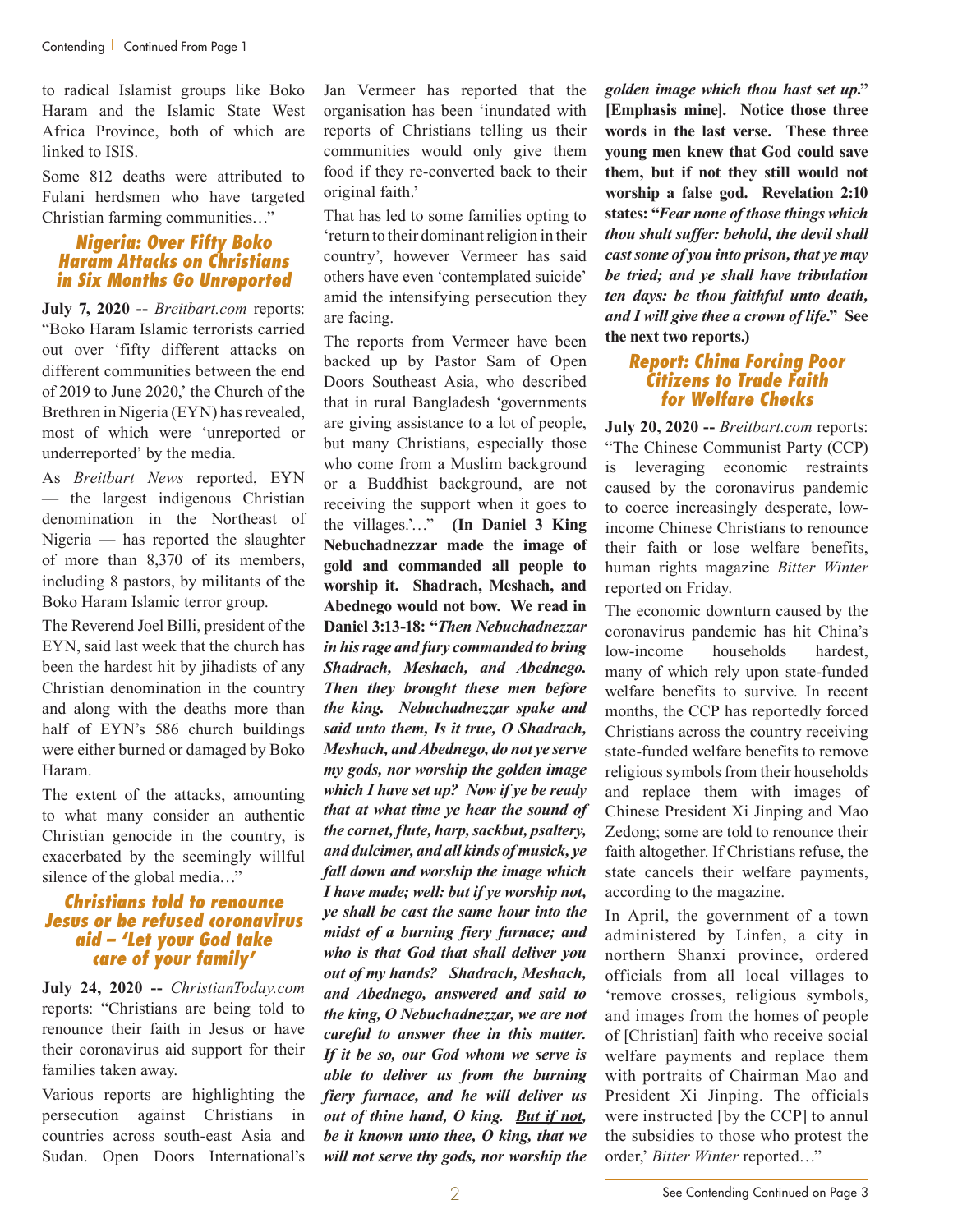#### *Major power orders Christians: Renounce God or we'll cut off food and housing*

**June 29, 2020 --** *WND.com* reports: "China's communist government is warning elderly Christians that they will lose basic benefits if they don't stop practicing their faith.

*Bitter Winter*, the online magazine about religious liberty and human rights in China, reports the Communist Party is threatening 'to take away the last means of survival from elderly believers,' the government benefits of 'housing, food, clothing, medical care, and funeral expenses.'

'A Catholic from Fuzhou city in the southeastern province of Jiangxi has been receiving monthly 250 RMB (about \$ 35) from the government since 2018, the year her husband died,' *Bitter Winter* reported.

'At the end of 2019, local government officials threatened the woman, in her 60s, that the subsidy would be withdrawn unless she removes images of Jesus from her home. 'Because the Communist Party feeds you,' they told the woman, 'you must only believe in it, not God.' Two months later, the pension was canceled because she refused to remove the symbols,' the report said…"

# TEMPLE MOUNT TROUBLES

#### *Al-Aqsa director: The site will remain Islamic*

**July 23, 2020 --** *Israel National News* reports: "Omar al-Kiswani, director of the Al-Aqsa Mosque, said on Wednesday that 'the Israeli occupation will fail in its efforts to bring the Arab residents of Jerusalem to despair.'

Israel, he claimed, is trying to do this through 'provocative actions, daily break ins to the Al-Aqsa Mosque, preventing the renovation and removal of security guards, officials of the endowment department (Waqf) and other activists.'

Kiswani said in an interview that the Palestinians would continue to fulfill their duty and are 'willing to pay the price for holding onto the Al-Aqsa Mosque and preserving the Islamic and Arab character of the site.'

According to Kiswani, 'The Golden Gate is an integral part of the Al-Aqsa Mosque and the mosque management does not recognize the decisions of the Israeli court that ordered the closure of the Islamic prayer house that operated there.'…" **(In Genesis 22:1-14 God commanded Abraham to bring his son Isaac to the land of Moriah and offer him as a sacrifice there. As he was about to complete the sacrifice, God stopped him and provided a ram as a substitutionary sacrifice. In I Chronicles 21:18 – 26, King David**  **purchased this mount so he could build an altar to offer a sacrifice when he confessed his sin. This was the location where the angel of the Lord was commanded to stop the destruction of Jerusalem [I Chronicles 21:15]. In II Chronicles 3:1, King Solomon built the First Temple on Mount Moriah, this was started in 966 BC. This Temple stood until 586 BC when it was destroyed by the Babylonians. The Second Temple was built in 516 BC and enlarged by Herod the Great in 12 BC. It stood until it was destroyed by the Romans in AD 70. The Dome of the Rock was built in AD 692, and the Al Aqsa Mosque was not built until AD 705. It is obvious who has the rightful claim to the Temple Mount. See the next two reports.)**

#### *'Al-Aqsa is not subject to Israeli law'*

**July 20, 2020 --** *Israel National News* reports: "Azzam Al-Khatib, Director of the Jerusalem Waqf Department, said on Sunday that his department is responsible for the Al-Aqsa Mosque and does not consider itself subordinate to the Israeli authorities or its courts, but rather to the Jordanian Ministry of Endowments.

In an interview with Hamas' *Felesteen* newspaper, Khatib said that the entire area of the Al-Aqsa Mosque, which covers 144 dunams, is not subject to Israeli laws, including the house of prayer at the Golden Gate.

That house of prayer, he added, remains open and the very presence of the 'occupation' there is the real threat…"

## *Hamas: 'Attacking al-Aqsa will ignite war'*

**July 15, 2020 --** *Israel National News* reports: "The Hamas Islamic organization warned that any attack on the al-Aqsa Mosque would ignite a war, emphasizing that the current situation will not last forever, as 'the enemy will pay for the attack on al-Aqsa.'

In a statement Hamas said that the 'Zionist repression juggernaut' would not be able to withstand the popular protest in Jerusalem, which could block the plans of the 'occupation.'

In this regard, the Hamas movement called the decision of the Israeli court approving the closure of the Muslim prayer house at the Old City wall's Gate of Mercy 'preparation for constructing a synagogue on the site,' and a 'dangerous scheme' whose implementation Jerusalem [Arab] residents will not allow.

The Hamas organization called on their public in Jerusalem and 'the Palestinians and those in the occupied territories of 1948' to demonstrate a firm stand and hold on to the al-Aqsa Mosque so as prevent the 'occupation' from implementing its plans…"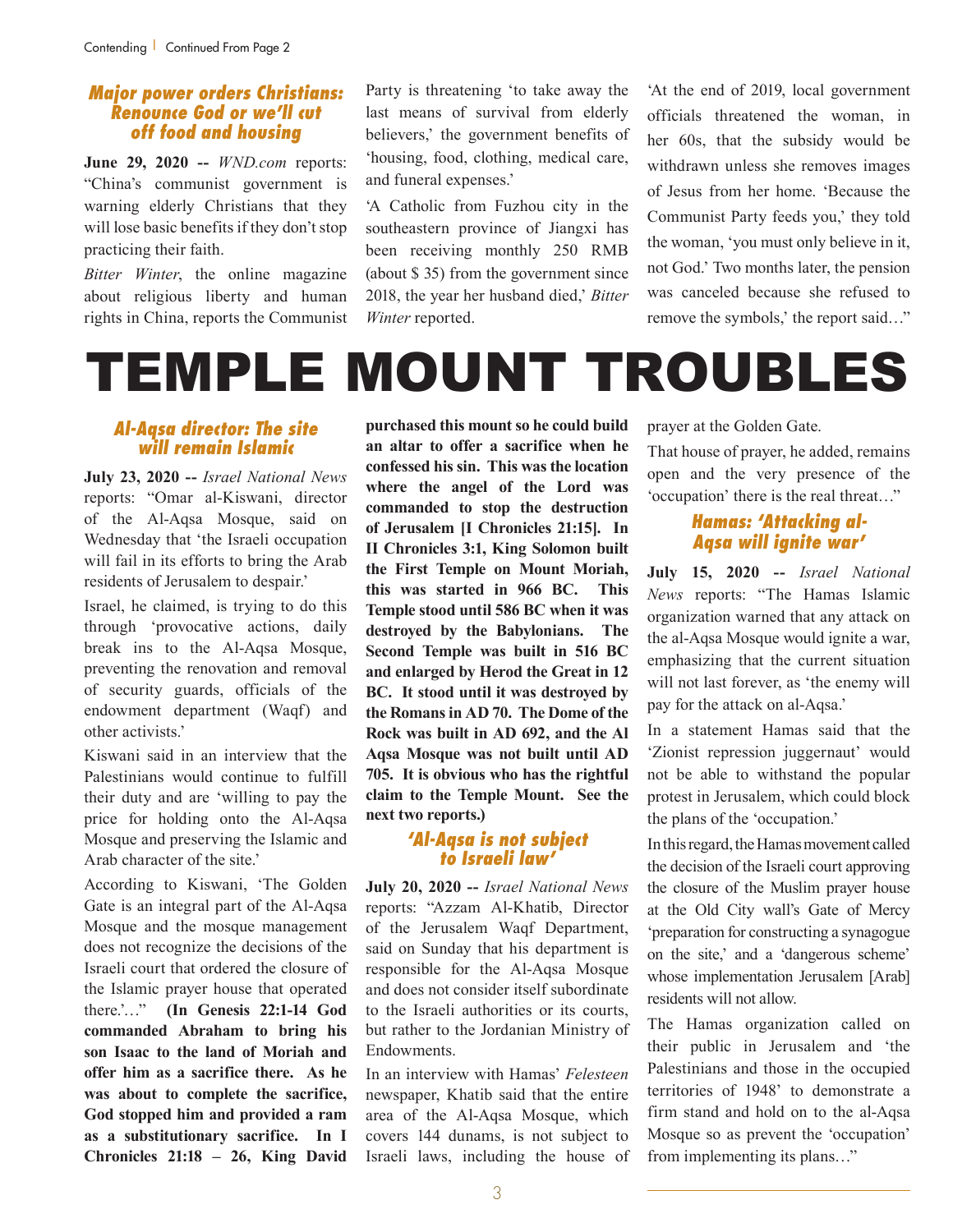# **NEWS FROM ISRAEL AND THE MIDDLE EAST**

### *Hamas: We will never recognize 'the enemy'*

**July 9, 2020 --** *Israel National News* reports: "On the occasion of the sixth anniversary of Operation Protective Edge in the summer of 2014, the Hamas organization says it will continue the fight against the 'Israeli occupation' until it is uprooted.

The terrorist organization said in a statement released on Wednesday that the fight would not stop until the Palestinians regained all their rights to their land, the holy places and the natural resources stolen from them.

Hamas stressed the importance of the unity of the Palestinian people, the land and the national sentiments, and added that any harm to the Palestinian people or the land constitutes harm to the entire Palestinian people in Gaza, Judea and Samaria, and Jerusalem…" **(This headline is the reason for the failure of the two-state solution. The enemies of Israel do not want peace. Their goal is "…***let us cut them off from being a nation; that the name of Israel may be no more in remembrance***" – Psalm 83:4. Benjamin Netanyahu stated: "If the Arabs put down their weapons today, there would be no more violence. If the Jews put down their weapons today, there would be no more Israel." He is wrong on one point, there will always be an Israel – "…***I will give them*  **[Israel]** *an everlasting name, that shall not be cut off***" – Isaiah 56:5. See the next report.)**

#### *Balloons carrying rocket explosives land in southern Israel*

**July 28, 2020 --** *Israel National News* reports: "A bundle of balloons carrying the explosive head of an RPG rocket was found in an agricultural area of southern Israel.

A police sapper conducted a controlled detonation of the explosive, according to the Israel Police.

Arson balloons or balloons with incendiary devices attached were frequently sent aloft toward southern Israel during 2019, but their usage has waned this year. Several incendiary balloons were launched last month, however.

They are often disguised as toys to attract children…"

#### *Netanyahu: Hezbollah should know IDF prepared for any scenario*

**July 28, 2020 --** *The Jerusalem Post* reports: "Hezbollah should realize Israel will do what it takes to defend itself. Prime Minister Benjamin Netanyahu warned on a visit to the IDF Northern Command in Safed on Tuesday.

'I don't suggest that anyone try the IDF or Israel. We are determined to defend ourselves,' Netanyahu said following a meeting with IDF Chief of Staff Aviv Kochavi, OC Northern Command Maj.- Gen. Amir Baram, National Security Adviser Meir Ben-Shabbat and others. Netanyahu's remarks came the day after the IDF stopped a Hezbollah attack on Israel's northern borders. He called the clash 'important,' in that it prevented a Hezbollah incursion into Israel.

'All that is happening at this moment is a result of an attempt by Iran and its outgrowths in Lebanon,' he stated.

Hezbollah chief Hasan Nasrallah is 'serving the Iranian interest at Lebanon's expense,' Netanyahu said…" **(Israel is here forever under the eternal rule of Christ in the New Jerusalem. All Christians join with Israel for this joyous 1,000 years – "…***I John saw the holy city, new Jerusalem, coming down from God out of heaven, prepared as a bride adorned for her husband. And I heard a great voice out of heaven saying, Behold, the tabernacle of God is with men, and he will dwell with them, and they shall be his people, and God himself shall be with them, and be their God. And God shall wipe away all* 

*tears from their eyes; and there shall be no more death, neither sorrow, nor crying, neither shall there be any more pain: for the former things are passed away***" – Revelation 21:2 – 4.)**

### *CENTCOM chief: A war with Israel would not end well for Hezbollah*

**July 15, 2020 --** *The Jerusalem Post* reports: "CENTCOM head Gen. Kenneth McKenzie said it would be a great mistake for Hezbollah to try to carry out operations against Israel. 'I can't see that having a good ending,' he said at a briefing during a major trip to the Middle East this week. McKenzie has visited Lebanon, Saudi Arabia, Iraq, Bahrain, Jordan, Qatar and Kuwait. The U.S. general also acknowledged continuing tensions in Syria and with Iran across the region.

This is McKenzie's first trip to the region since February. He visited Israel in November last year during the rising tensions between the U.S. and Iran. Since February, U.S. forces in Iraq have faced repeated rocket attacks by Iranian-backed groups, and the U.S. retaliated with airstrikes in March. McKenzie has helped bring air defense to protect those troops in Iraq and has called the situation with Iran 'contested deterrence,' meaning that the Islamic Republic is deterred from further major attacks, but harassment by Iranian-backed groups continues…"

**(According to** *GlobalFirepower.com***, the United States has the highest Military Strength Rating, Israel is number 15, and Iran is number 21. Even if Iran were more powerful than Israel, history has shown us that when Israel is attacked by superior forces, the result is that Israel gets a new national holiday. Yahweh God has promised: "***…I will give them* **[Israel]**  *an everlasting name, that shall not be cut off"* **– Isaiah 56:5.)**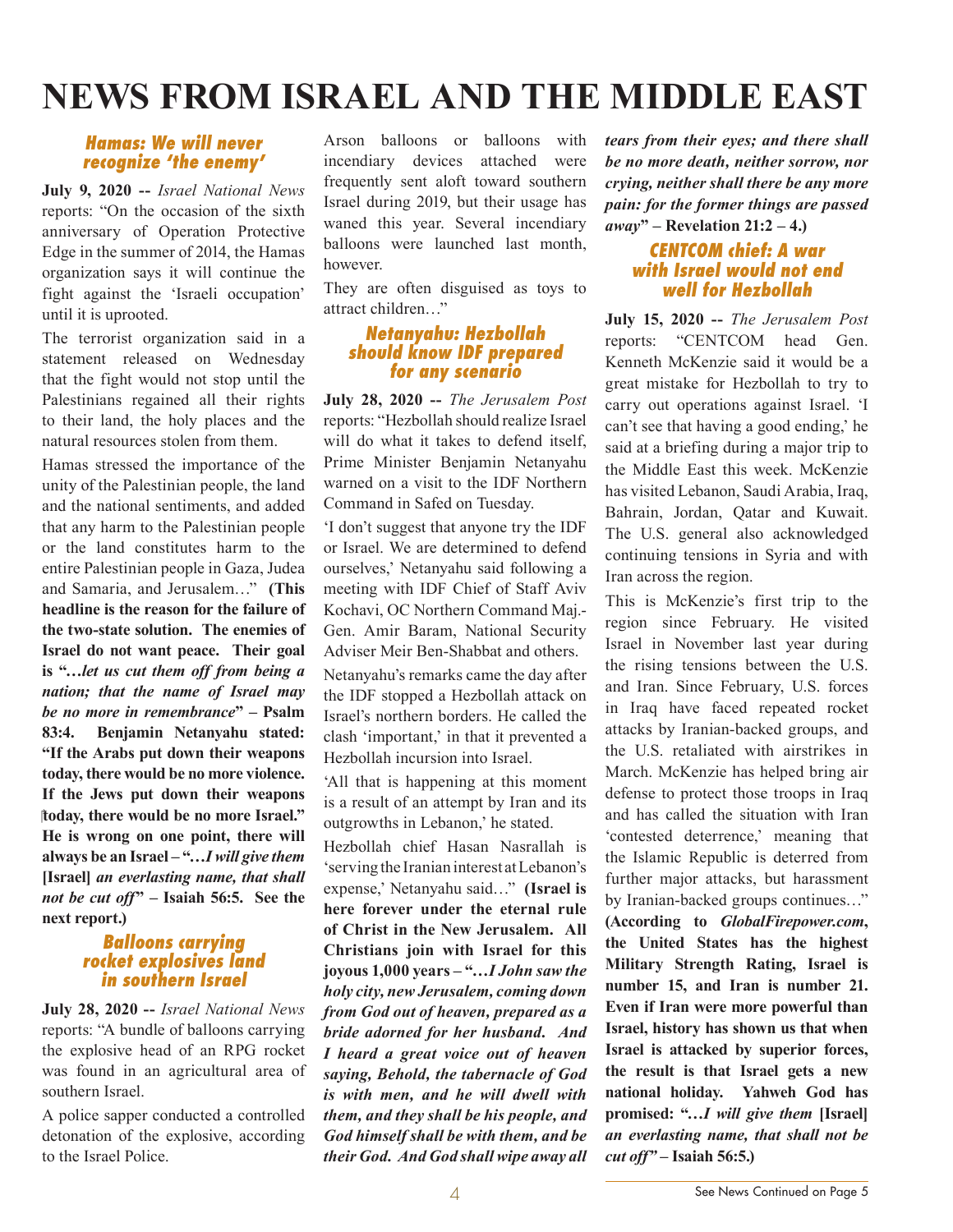#### *Iran brags that new 'missile cities' are nightmare for enemies*

**July 6, 2020 --** *The Jerusalem Post* reports: "In the Iranian rhetoric playbook, every failure must be met with an equal and opposite claim to some form of success. The failure of Iran to protect critical infrastructure, as well as a series of explosions at a missile factory and nuclear site over the last week and a half, led Tehran to point to new 'missile cities' as part of its arsenal that makes it a 'nightmare' for enemies. What is a 'missile city' and why is Iran talking about this now?

The comments were made Sunday by Brig.-Gen. Alireza Tangsiri, who said that Iran has 'underground cities which house vessels and missiles.' The entire shoreline of southern Iran has these weapons, he asserted. Most of these weapons systems are in the hands of the Islamic Revolutionary Guard Corps, not the regular Iranian Navy. They consist of various marine forces, including units of the Basij, the reports in Iranian state media claim. They include 428 flotillas along 2,200 km. of coastline. The systems are concentrated at key areas along the Persian Gulf and facing the Gulf of Oman…

The bragging about the 'missile cities' comes in the wake of a mid-June test of an Iranian cruise missile that was fired out to sea, which supposedly has a range of 280 km. Iran also said in April it had increased the range of its naval missiles to 700 km…" **("***God is our refuge and strength, a very present help in trouble. Therefore will not we fear, though the earth be removed, and though the mountains be carried into the midst of the sea; Though the waters thereof roar and be troubled, though the mountains shake with the swelling thereof. Selah. There is a river, the streams whereof shall make glad the city of God, the holy place of the tabernacles of the most High. God is in the midst of her; she shall not be moved: God shall help her, and that* 

*right early***" – Psalm 46:1 – 5. See the next report.)**

#### *Multiple attacks on Iran by unseen adversary send clear warning to regime*

**July 9, 2020 --** *The Jerusalem Post* reports: "Three weeks ago a paper written by the staff at Interdisciplinary Center Herzliya's Institute for Policy and Strategy argued that Prime Minister Benjamin Netanyahu's focus on extending Israeli sovereignty to parts of the West Bank was deflecting his attention and that of the world from Israel's main threat: Iran…

According to the paper, not only did the incessant chatter about the possibility of annexation mean that the world was focusing on Israel rather than Iran, but the annexation issue led Netanyahu to take his eye off the Iranian ball, and this at a particularly inopportune moment: as Iran continues to test how far the world will let it go beyond the limits of the 2015 nuclear agreement known as the Joint Comprehensive Plan of Action (JCPOA), and as the UN is scheduled to consider lifting an arms embargo on the Islamic Republic in October.

All that was written three weeks ago. Less than two weeks ago, however, something dramatic changed: on June 26 an explosion rocked a facility that produces liquid fuel for ballistic missiles near Tehran, and another massive fire erupted in Shiraz. These were the first of a series of six fires, explosions and chemical mishaps since then, including at a medical clinic in Tehran, the Natanz nuclear site, a power plant in Ahvaz, and at a petrochemical plant in Mahshahr…

These actions inside Iran send a strong message to the Islamic Republic – already reeling from the coronavirus, crippling U.S. sanctions, a deep economic crisis and domestic foment – that it is vulnerable, that its most sensitive facilities can be reached and penetrated, and that facilities suspected of being used to further its nuclear and ballistic missile program can be severely damaged…"

#### *Jordan could support Israeli-Palestinian binational state, its PM says*

**July 21, 2020 --** *The Times of Israel* reports: "Jordanian Prime Minister Omar Razzaz said his country could possibly back a single Israeli-Palestinian state, if it offered equal rights to all citizens.

Speaking to the UK *Guardian* newspaper in an interview published Tuesday, Razzaz said a binational state could, under those circumstances, be an alternative to the two-state solution that currently forms the basis of international expectations to end the Israeli-Palestinian conflict.

The proposed one-state format comes as Israel plans to extend sovereignty to areas of the West Bank, as allowed under U.S. President Donald Trump's peace proposal, which envisions Palestinian rule and eventually a state on the remaining territory. Critics say Israeli intentions to unilaterally annex settlements in the West Bank and the strategic Jordan Valley, some 30 percent of the territory, would end the possibility of a viable two-state solution…" **(Caroline B. Glick, senior contributing editor to** *The Jerusalem Post* **wrote a book in 2014 entitled "The Israeli Solution" where she stated in the preface: "Establishing a Palestinian state, so the thinking goes, would be a panacea for all the region's ills. It would end the Arab world's conflict with Israel, because the reason the Arab world is anti-Israel is that there is no Palestinian state. It would also nearly erase the Arab world's anti-Americanism, because the reason the Arabs – and the larger Muslim world – are anti-American is that the United States supports Israel even though there is no Palestinian state… For the past ninety years, the two-state solution has been tried more than a dozen times, and every time it has failed, abysmally. Between 1970 and 2013, the United States presented nine different peace plans for Israel and the Palestinians, all**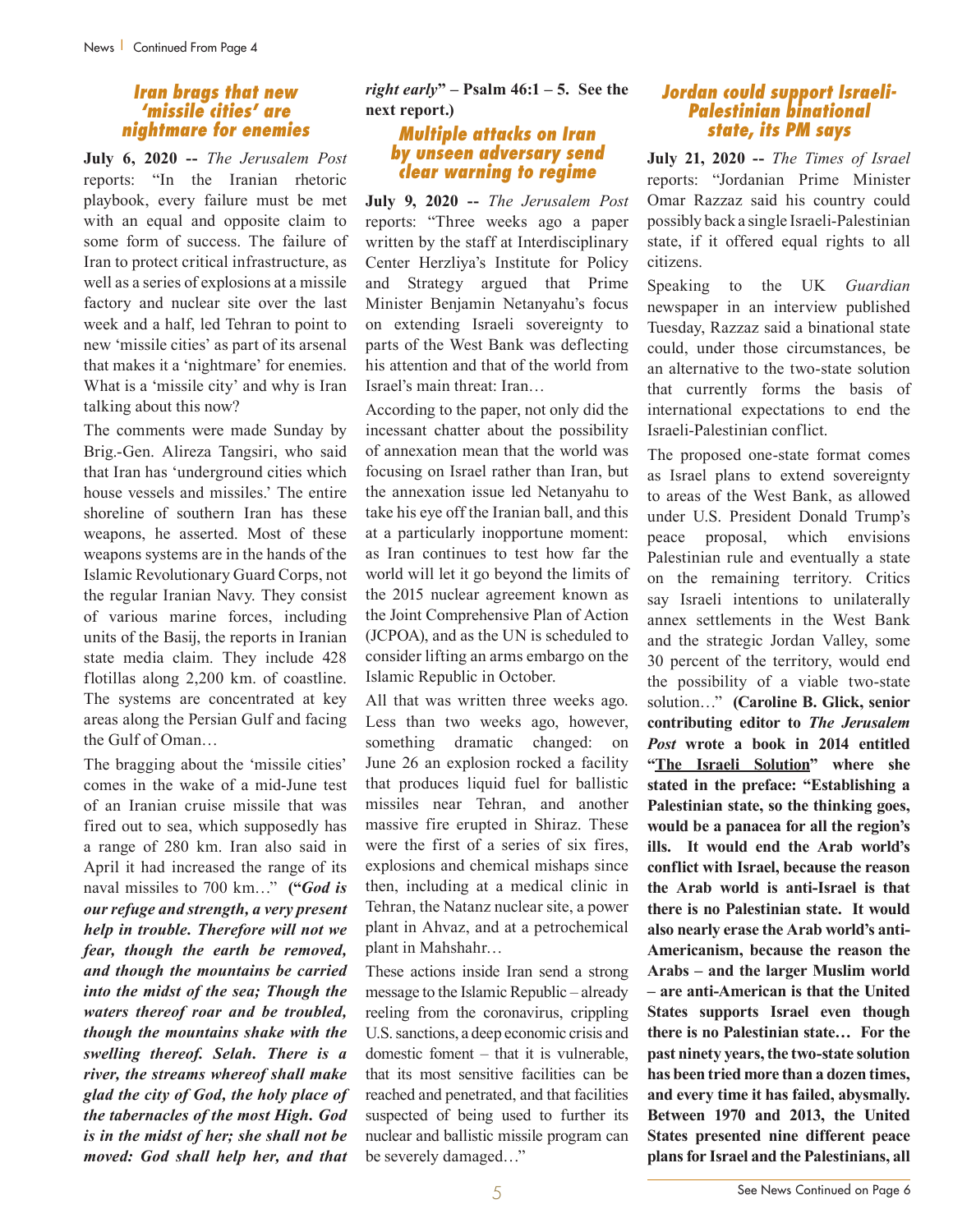**based on the two-state solution – and for the past twenty years, the two-state solution has been the centerpiece of the U.S. Middle East policy. But despite this laser focus, American efforts to implement the two-state solution have all been dismal failures." See the next two reports.)**

#### *Egypt, France, Germany, Jordan warn Israel on annexation*

**July 7, 2020 --***YnetNews.com* reports: "Egypt, France, Germany and Jordan on Tuesday warned Israel against annexing parts of the West Bank, saying that doing so could have consequences for bilateral relations.

In a statement distributed by the German Foreign Ministry, the countries, including Israel's two leading partners in the Middle East, said their foreign ministers had discussed how to restart

talks between Israel and the Palestinian Authority.

They, along with most other European countries, oppose Israeli plans that envisage annexing parts of the West Bank as part of a peace deal that is promoted by the U.S. administration of President Donald Trump.

The Palestinian Authority, which wants the West Bank for a future Palestinian state, opposes the move. The United States has yet to give its approval to the annexation plans…"

## *Anti-Israel protesters in U.S. declare 'day of rage' against Israel's sovereignty plan*

**July 3, 2020 --** *Israel National News* reports: "Thousands of anti-Israel protesters rallied in demonstrations across the U.S., Wednesday, in what organizers dubbed a 'day of rage'.

The demonstrations were held in support of similar rallies in the Palestinian Authority on Wednesday, denouncing Israeli plans to apply sovereignty over parts of Judea and Samaria.

Smaller protests were held in Brooklyn, Washington DC, Los Angeles, San Francisco, and in New Mexico, drawing thousands of demonstrators.

Approximately 2,000 demonstrators joined the Day of Rage protest in Brooklyn, during which speakers denounced not only Israel's sovereignty plan, but the very existence of the State of Israel, calling the Jewish state a 'genocidal' and calling for the establishment of a Palestinian Arab state 'from the river to the sea', with additional calls for 'intifada' – or violent attacks on Israeli Jews…"

# PRESIDENT PUTIN FOR LIFE

#### *Putin scores victory, will hold power until 2036*

**July 2, 2020 --** *Israel National News* reports: "Russian voters on Wednesday approved changes to the constitution that will allow President Vladimir Putin to potentially hold power until 2036, but the weeklong plebiscite was tarnished by widespread reports of pressure on voters and other irregularities, *The Associated Press* reported.

With three-fourths of all precincts counted, 77.6% voted for the constitutional amendments, according to election officials.

For the first time in Russia, polls were

kept open for a week to bolster turnout without increasing crowds casting ballots amid the coronavirus pandemic. The move was denounced by Kremlin critics as an extra tool to manipulate the outcome.

The amendments that would allow Putin to run for two more six-year terms, in 2024 and 2030, are part of a package of constitutional changes that also outlaw same-sex marriage, mention 'a belief in God as a core value' and emphasize the primacy of Russian law over international norms.

Voters could not cast ballots on the individual amendments, only on the entire group, noted *AP*.

Nationwide turnout was reported at 65% of the electorate…" **(Vladimir Putin has been in power as either the Prime Minister or President of Russia since 1999. With this change in their constitution he has in essence, set himself up as ruler for life in Russia, much as Xi Jinping is set to be ruler for life in China. Ezekiel chapters 38 and 39 predict the union of Russia and China [Revelation 16:12; Daniel 11:44] as leaders in the battle for the greatest war in history called Armageddon – Revelation 16:16. Revelation 9:14 – 18 pictures its upcoming disastrous results.")**

**THE KINGS OF THE EAST**

# *Pompeo urges 'entire world' to stand up to China*

**July 22, 2020 --** *SpaceWar.com* reports: "U.S. Secretary of State Mike Pompeo urged 'the entire world' Tuesday to stand up to China but denied forcing Britain's hand in its decision to ban the communist superpower's private telecoms giant Huawei.

Pompeo met Prime Minister Boris Johnson in the heat of an emerging crisis in relations between London and Beijing over everything from China's treatment of Hong Kong to its persecution of more than one million ethnic Uighurs and other mostly Muslim minorities.

The top U.S. diplomat used a press conference with his UK opposite number Dominic Raab to air a host of grievances President Donald Trump's administration had built up against Beijing.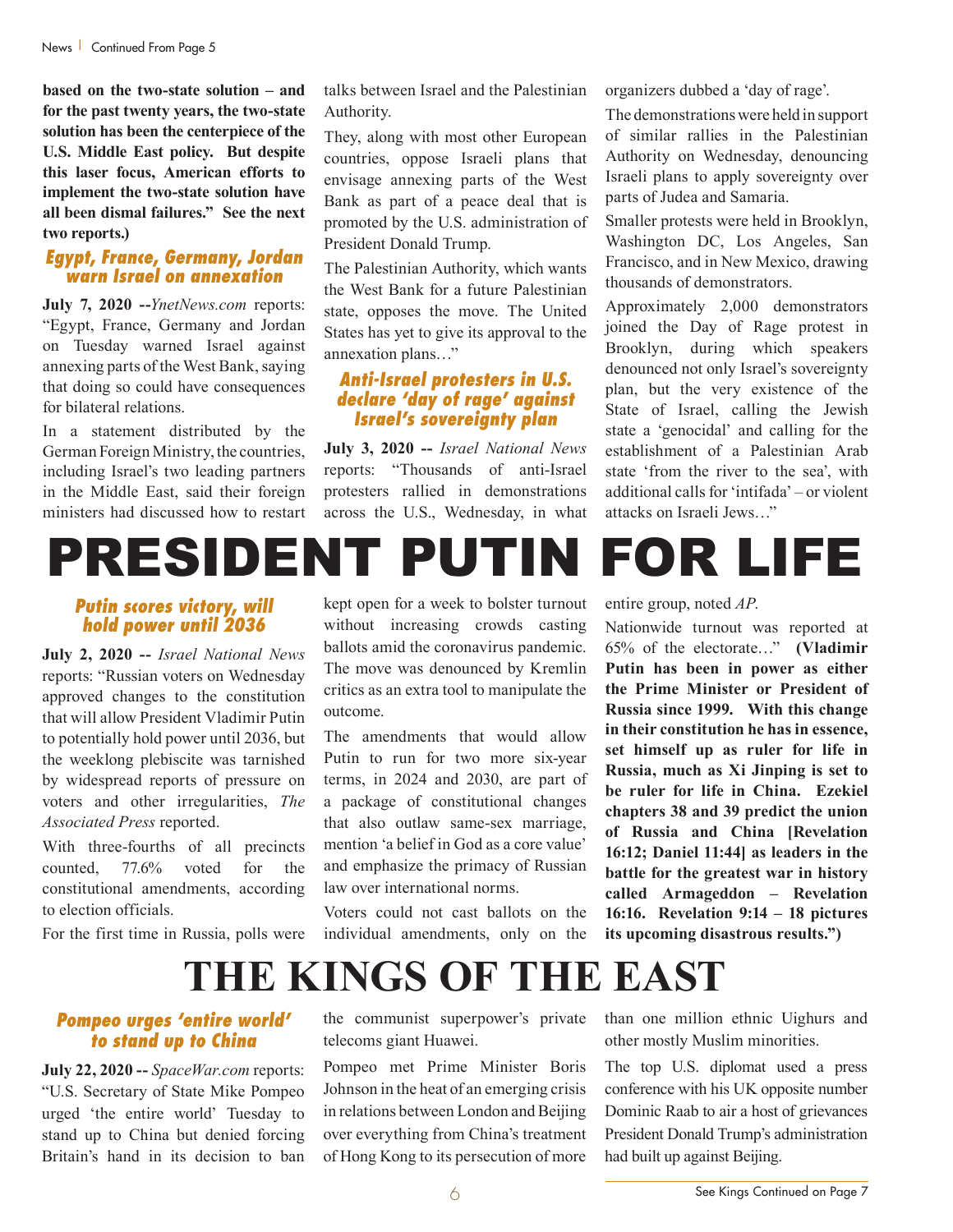He accused China of engaging in 'a cover-up and co-opting' the World Health Organization by allegedly suppressing early details of the 'preventable' coronavirus pandemic that has killed more than 610,000 people globally.

The Chinese Communist Party's 'exploitation of this disaster to further its own interest has been disgraceful', he said.

Pompeo also castigated China for claiming disputed areas of the South China Sea 'you have no lawful claim to' and trying to 'threaten and bully' its neighbours.

'We think that the entire world needs to work together to ensure that every country, including China, behaves in the international system in ways that are appropriate and consistent with the international order,' he said…" **(China will become a basic partner with Russia for the rapidly approaching battle of Armageddon – Revelation 16:16. Russia will lead invasion number one – Ezekiel 38 & 39. China will lead invasion number two – Revelation 16:12; Revelation 9:14 – 16. Then all nations will come against Jerusalem for the final invasion at which point Jesus will return to stop the bloodshed and set up his eternal kingdom upon earth – "[He gathers]**  *all nations against Jerusalem to battle; and the city shall be taken… Then shall the Lord go forth, and fight against those nations, as when he fought in the day of battle. And his feet*  *shall stand in that day upon the mount of Olives, which is before Jerusalem on the east, and the mount of Olives shall cleave in the midst thereof toward the east and toward the west, and there shall be a very great valley; and half of the mountain shall remove toward the north, and half of it toward the south***" – Zechariah 14:2 – 4. Then Psalm 2:6 occurs as God the Father says: "…***I set my king upon my holy hill of Zion* **[Jerusalem].")**

# *Kim: Our nuclear weapons guarantee our safety*

**July 28, 2020 --** *Israel National News* reports: "North Korean leader Kim Jong Un said on Monday there will be no more war as the country's nuclear weapons guarantee its safety and future despite unabated outside pressure and military threats, *Reuters* reported, citing state media.

Kim made the remarks as he celebrated the 67th anniversary of the end of the 1950-53 Korean War, which fell on July 27, with a reception for veterans, the official *KCNA* news agency said.

The country developed nuclear weapons to win 'absolute strength' to stave off another armed conflict, Kim said in a speech carried by the news agency, emphasizing the defensive nature of the programs.

'Now we are capable of defending ourselves in the face of any form of high intensity pressure and military threats from imperialist and hostile forces,' he said.

'Thanks to our reliable and effective self-defensive nuclear deterrent, there will no longer be war, and our country's safety and future will be firmly guaranteed forever.'

The speech came amid stalled talks aimed at dismantling North Korea's nuclear and missile programs in exchange for sanctions relief from the U.S.…" (**Ezekiel 38:5 predicts that Russia, the Orient, and Persia [which changed its name to Iran in 1932] will see millions destroyed through atomic warfare in the Latter Years and Latter Days – Ezekiel 38:8, 16. Prepare to meet thy God Israel – Amos 4:12. This battle is described in Revelation 9:14 – 18: "***Saying to the sixth angel which had the trumpet, Loose the four angels which are bound in the great river Euphrates. And the four angels were loosed, which were prepared for an hour, and a day, and a month, and a year, for to slay the third part of men. And the number of the army of the horsemen were two hundred thousand thousand: and I heard the number of them. And thus I saw the horses in the vision, and them that sat on them, having breastplates of fire, and of jacinth, and brimstone: and the heads of the horses were as the heads of lions; and out of their mouths issued fire and smoke and brimstone. By these three was the third part of men killed, by the fire, and by the smoke, and by the brimstone, which issued out of their mouths***.")**

# THE RELIGION OF PEACE?

# *Mawla the 'Destroyer', brutal new head of Islamic State group*

**July 21, 2020 --** *SpaceWar.com* reports: "With monikers as divergent as the 'Professor' and the 'Destroyer', the Islamic State group's new head has a reputation for brutality, but otherwise remains largely an enigma.

Amir Mohammed Said Abd al-Rahman

al-Mawla replaced Abu Bakr al-Baghdadi after his death in a raid by U.S. special forces last October.

Mawla was initially presented to the world by the Islamic State (IS) as Abu Ibrahim al-Hashimi al-Qurashi — a man about whom America and Iraq had little intelligence.

U.S. officials later came to believe that

al-Qurashi was Mawla's nom de guerre, recognising him in March as the new head of IS.

The State Department immediately placed him on its 'Specially Designated Global Terrorist' list, sparking a quest to learn more about a most-wanted man who now has a \$10 million bounty on his head.